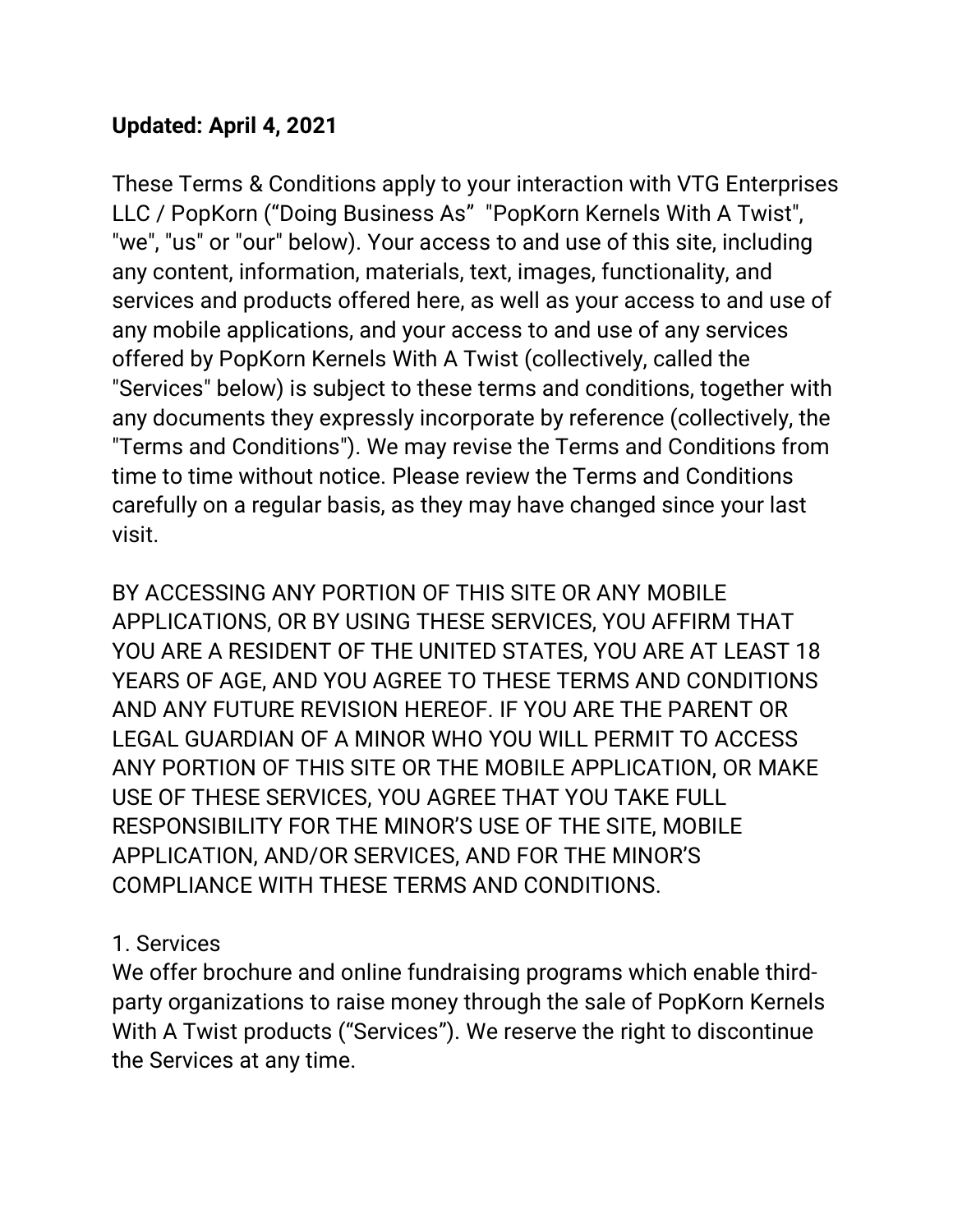## 2. Organizers:

An organizer ("Organizer"), is an authorized individual who accesses and manages fundraiser information and/or information about the beneficiary of the fundraiser. For illustrative purposes, an Organizer may be a gym owner, program director, coach, team parent, or parent who accesses and manages gym/program/team/studio information. Organizers must apply to use the PopKorn Kernels With A Twist fundraising e-commerce website ("Store") in order to raise money for their organizations. Organizers must be able to accept payments to accounts or addresses based in the United States. At this time, we cannot and will not send payments outside of the United States. Applying multiple times as an Organizer, using aliases or proxy Organizer accounts, or engaging in similar conduct designed to conceal an Organizer's true identity or to enable an Organizer to transact business with us under more than one Organizer account is strictly prohibited. Fundraising activities are strictly prohibited to non-profit organizations and identify will be verified, to protect the integrity of these activities.

## 3. Buyers:

A buyer ("Buyer") is any user that purchases products from a Store. A Buyer may also be an Organizer. Buyers must be able to make payments from an account in the United States and must be able to accept shipments at an address in the United States. At this time, we cannot and will not accept payments from outside of the United States or ship goods outside of the United States.

# 4. Our Platform:

We provide a platform for fundraising. We are not a broker, financial institution, creditor or charity. All information and content provided through this site relating to fundraising is for informational purposes only, and we do not guarantee the accuracy, completeness, timeliness or reliability of any such information or content. No content is intended to provide financial, legal, tax or other professional advice. Before making any decisions regarding any donations, you should consult your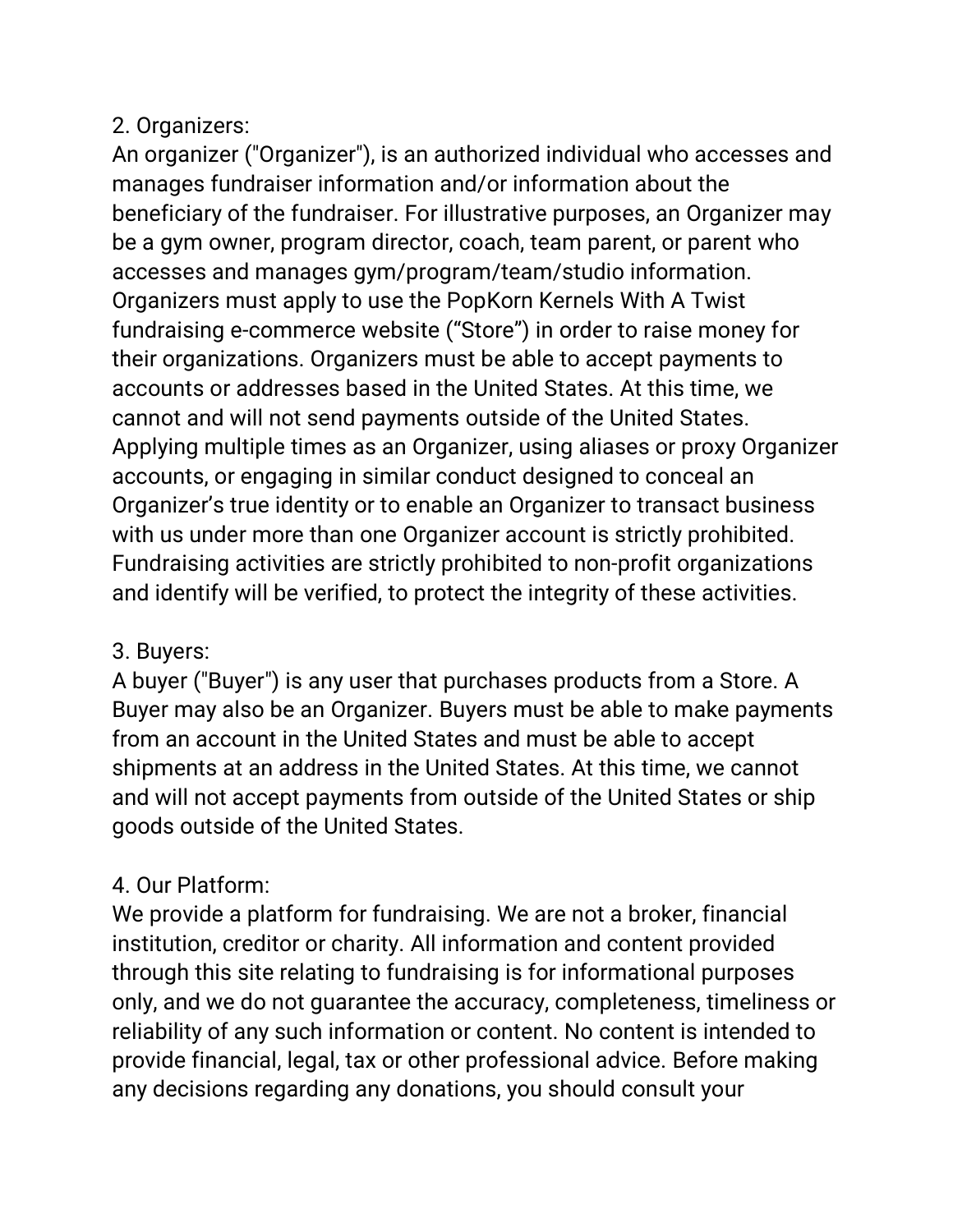financial, legal, tax or other professional advisor as appropriate. We have no control over the conduct of, or any information provided by, any Organizer. We do not guarantee that an Organizer will obtain a certain amount of donations or any donations at all. We do not endorse any campaign or cause except as expressly stated in writing, and we make no guarantee, express or implied, that any information provided through the Services is accurate. We expressly disclaim any liability or responsibility for the outcome or success of any campaign. As a Buyer, you must make the final determination as to the value and appropriateness of contributing to any campaign. Notwithstanding the foregoing, we take possible fraudulent activity and the misuse of funds raised very seriously. If you have reason to believe that an Organizer is not raising or using the funds for their stated purpose, please alert an PopKorn Kernels With A Twist staff member of this potential issue and we will investigate.

#### 5. Prohibited Conduct:

The following are examples of user content and/or use that is prohibited and possibly illegal. This list is not exhaustive, and we reserve the right to investigate anyone who, in our sole discretion, violates any of the terms or spirit of these Terms and Conditions. We further reserve without limitation, the right to remove the offending user content, suspend or terminate the account of such violators, stop payments to any such Organizer, freeze or place a hold on donations, and report users to law enforcement authorities or otherwise take appropriate legal action including seeking restitution on behalf of ourselves and/or our other users. Without limiting the foregoing, Organizers agree not to use the Services to:

A. raise funds or establish or contribute to any fundraiser with the implicit or explicit purpose of or involving (i) violating any law, regulation, industry requirement, or third-party guidelines or agreements by which you are bound, including those of payment card providers and transaction processors that you utilize in connection with the Services;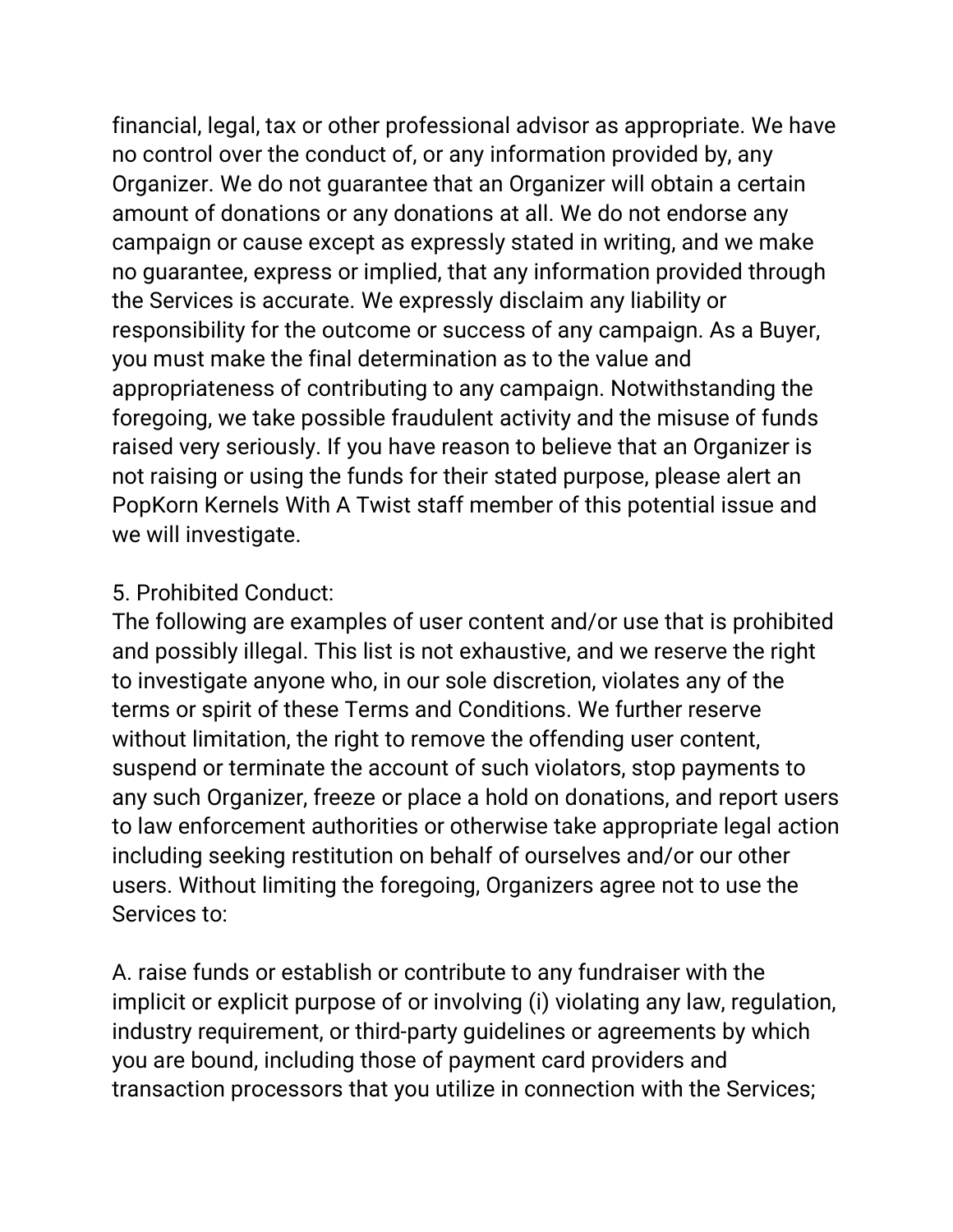(ii) any election campaigns; (iii) content or campaigns that are fraudulent, misleading, inaccurate, dishonest, or impossible; (iv) drugs, narcotics, steroids, controlled substances, pharmaceuticals or similar products or therapies that are either illegal, prohibited, or enjoined by an applicable regulatory body; legal substances that provide the same effect as an illegal drug; or other products, medical practices, or any related equipment or paraphernalia that have been found by an applicable regulatory body to cause consumer harm; (v) knives, explosives, ammunition, firearms, or other weaponry or accessories; (vi) annuities, investments, equity or lottery contracts, lay-away systems, offshore banking or similar transactions, money service businesses (including currency exchanges, check cashing or the like), pyramid schemes, "get rich quick schemes" (i.e., investment opportunities or other services that promise high rewards), network marketing and referral marketing programs, debt collection or crypto-currencies; (vii) gambling, gaming and/or any other activity with an entry fee and a prize, including, but not limited to casino games, sports betting, fantasy sports, horse or greyhound racing, lottery tickets, raffle tickets, auctions and other ventures that facilitate gambling, games of skill or chance (whether or not it is legally defined as a lottery), promotions involving monetary rewards, including gift cards, or sweepstakes; (viii) campaigns we deem, in our sole discretion, to be in support of, or for the legal defense of alleged crimes associated with hate, violence, harassment, bullying, discrimination, terrorism, or intolerance of any kind relating to race, ethnicity, national origin, religious affiliation, sexual orientation, sex, gender or gender identity, or serious disabilities or diseases; (ix) activities with, in, or involving countries, regions, governments, persons, or entities that are subject to U.S. and other economic sanctions under applicable law, unless such activities are expressly authorized by the appropriate governmental authority; (x) funding a ransom, human trafficking or exploitation, vigilantism, bribes or bounty; (xi) pornography or other sexual content; (xii) offensive, graphic, perverse or sensitive content; (xiii) the sale of items before the seller has control or possession of the item; (xiv) collecting payments on behalf of merchants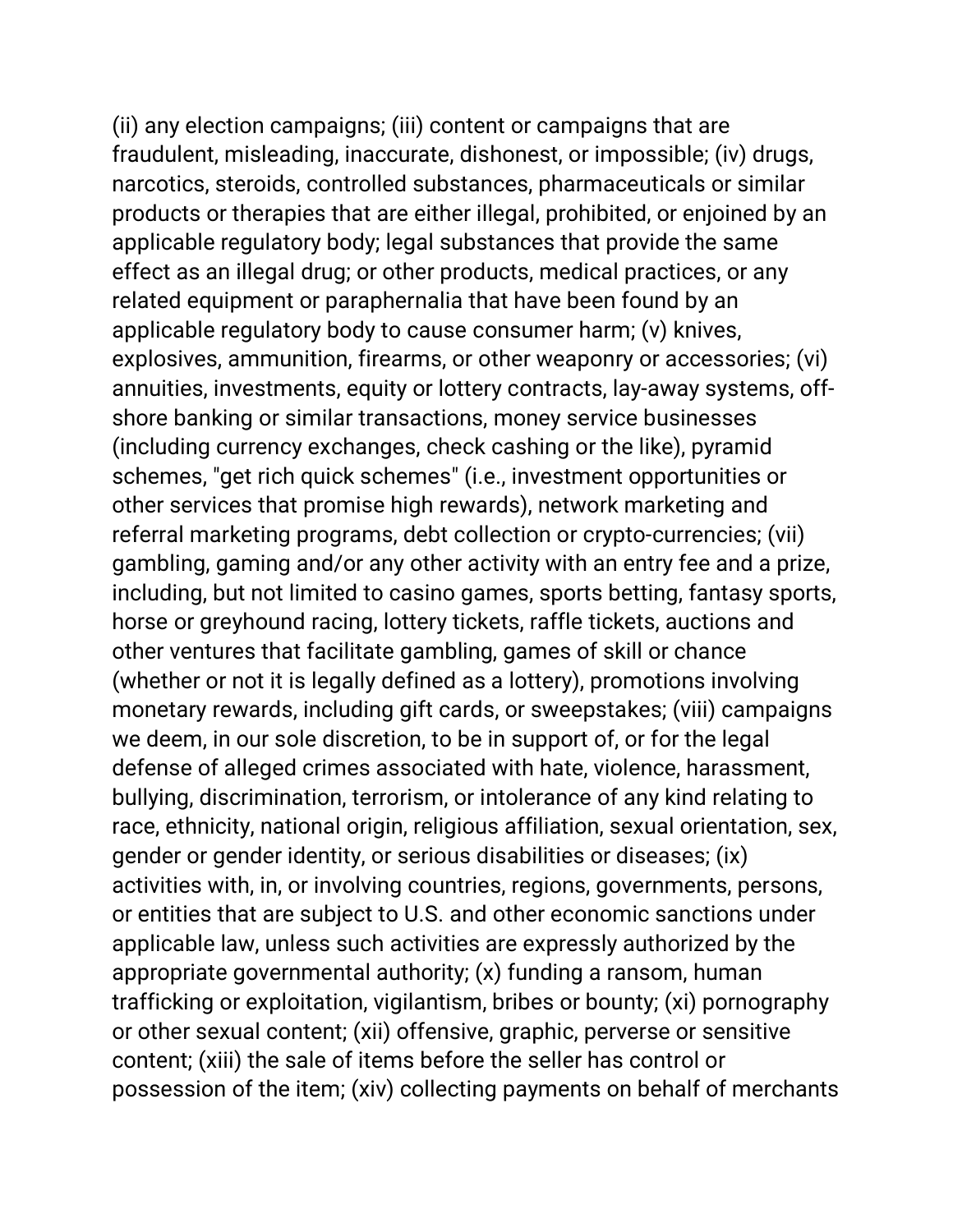by payment processors or otherwise; including but not limited to selfpayments on campaigns or an attempt to bypass or otherwise circumvent the designated method of payment as designated by PopKorn Kernels With A Twist; (xv) credit repair or debt settlement services; (xvi) the receipt or grant of cash advances or lines of credit to yourself or to another person for purposes other than those purposes clearly stated in the fundraiser; (xvii) publication or removal of content (such as mug shots), where the primary purpose of posting such content is to cause or raise concerns of reputational harm; (xviii) sale or resale of a service without added benefit to the buyer; resale of government offerings without authorization or added value; (xix) aggregation of funds owed to third parties, factoring, or other activities intended to obfuscate the origin of funds; (xx) counterfeit music, movies, software, or other licensed materials without the appropriate authorization from the rights holder; (xxi) products or services that directly infringe or facilitate infringement upon the trademark, patent, copyright, trade secrets, or proprietary or privacy rights of any third party; (xxii) unauthorized sale or resale of brand name or designer products or services; (xxiii) sale of goods or services that are illegally imported or exported; (xxiv) processing where there is no bona fide donation accepted; cash advance; card testing; evasion of card network chargeback monitoring programs; (xxv) collecting or providing funds for any purpose other than as described in a campaign description; (xxvi) any other activity that we may deem in our sole discretion to be in support of individuals and/or entities associated with alleged financial crimes including but not limited to corruption, bribery, tax evasion, fraud, and activities of a similar nature; or (xxvii) any other activity that we may deem in our sole discretion to be unacceptable;

B. transmit or otherwise upload any content that (i) infringes any intellectual property or other proprietary rights of any party; (ii) you do not have a right to upload under any law or under contractual or fiduciary relationships; (iii) contains software viruses or any other computer code, files or programs designed to interrupt, destroy or limit the functionality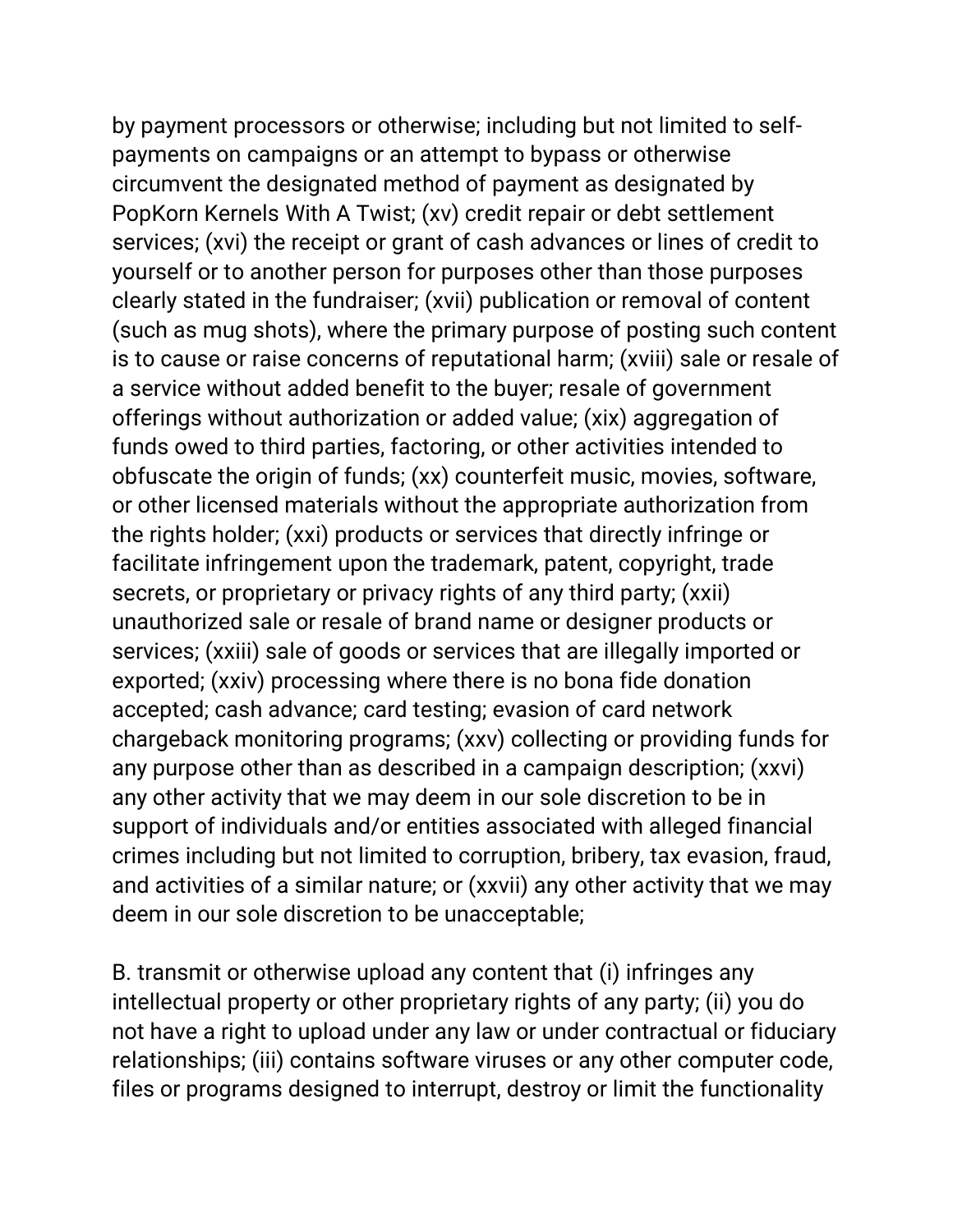of any computer software or hardware or telecommunications equipment; (iv) poses or creates a privacy or security risk to any person; (v) constitutes unsolicited or unauthorized advertising, promotional materials, commercial activities and/or sales, "junk mail," "spam," "chain letters," "pyramid schemes," "contests," "sweepstakes," or any other form of solicitation; or (vi) in our sole judgment, is objectionable or which restricts or inhibits any other person from using or enjoying the Services, or which may expose us or our users to any harm or liability of any type;

C. interfere with or disrupt servers or networks connected to the Services, or disobey any requirements, procedures, policies or regulations of networks connected to the Services;

D. harvest or collect email addresses or other contact information of other users from the Services by electronic or other means; or

E. raise funds for a minor without the express permission of the minor's parent or legal guardian unless the funds are transferred into a trust account for the sole benefit of the minor.

Additionally, with respect to all donations you make or accept through the Services, you agree:

A. not to make or accept any donations that you know or suspect to be erroneous, suspicious or fraudulent;

B. not to use the Services in or for the benefit of a country, organization, entity, or person embargoed or blocked by any government, including those on sanctions lists identified by the United States Office of Foreign Asset Control (OFAC);

C. to maintain reasonable and standard security measures to protect any information transmitted and received through the Services, including without limitation by adhering to any security procedures and controls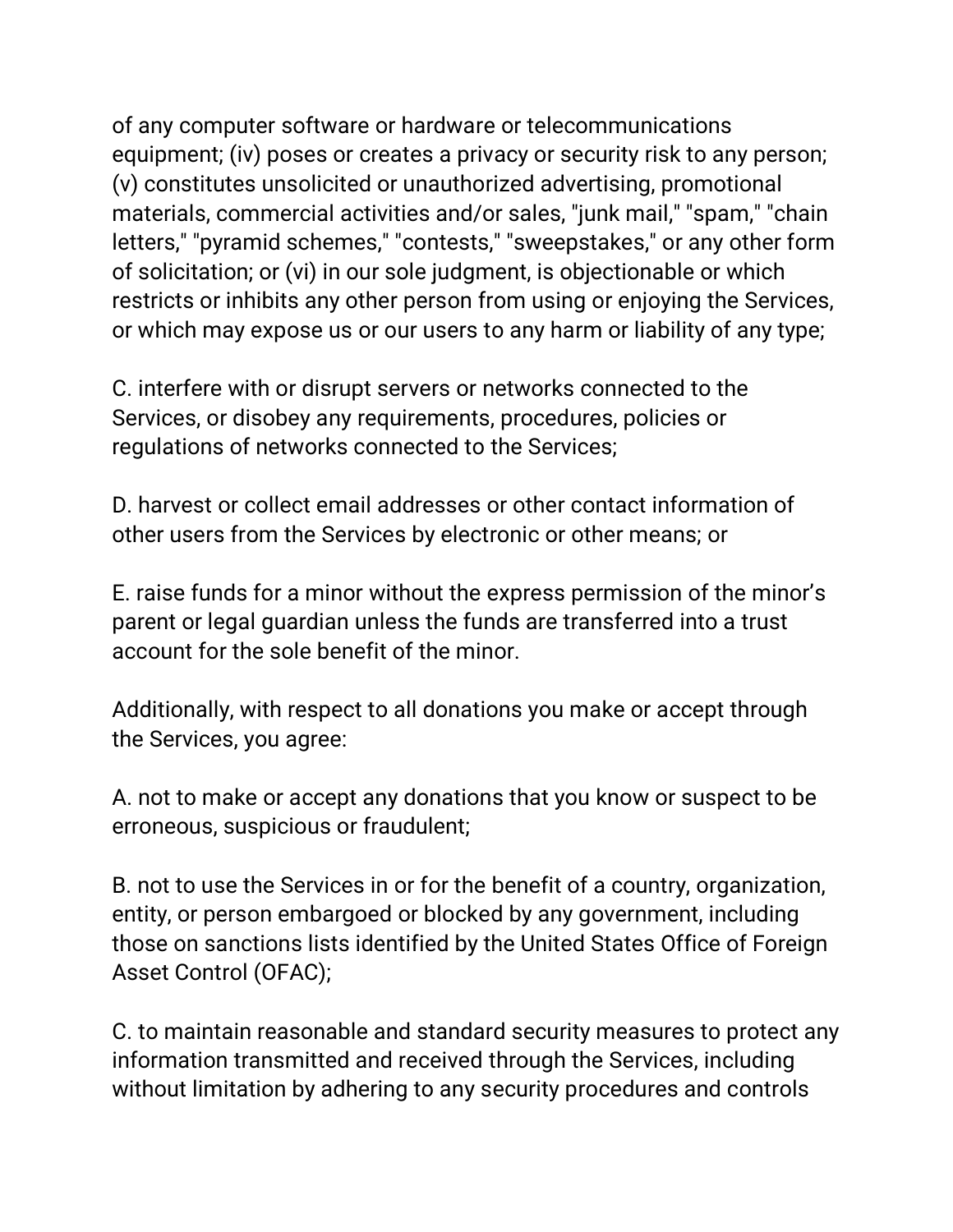required by us from time to time;

D. to maintain a copy of all electronic and other records related to campaigns and donations as necessary for us to verify compliance and make such records available to us upon our request . For clarity, the foregoing does not affect or limit your obligations to maintain documentation as required by applicable laws, rules, regulations, or governmental authority; and

E. at our request, including without limitation in case of investigations by us, a payment processing partner, or a regulatory or governmental authority, fully cooperate in the auditing of such records, investigation of the relevant circumstances and remedy of any uncovered violation or wrongdoing.

We reserve the right to refuse, condition, or suspend any donations or other transactions that we believe in our sole discretion may violate these Terms and Conditions or harm the interests of our users, business partners, the public, or us, or that expose you, us, or others to risks unacceptable to us.

6. Procedures. As a part of the Services:

A. The Organizer will receive a sign-up link by email to share with potential Buyers. Buyers will click on the link to buy products from the Store;

B. We will use the information you provide to: (i) manage your account; (ii) provide you and your contacts with customer support; (iii) process payment for any purchases made; and (v) manage our business; and

C. We also may disclose your information (i) in response to a subpoena or similar investigative demand, a court order, or a request for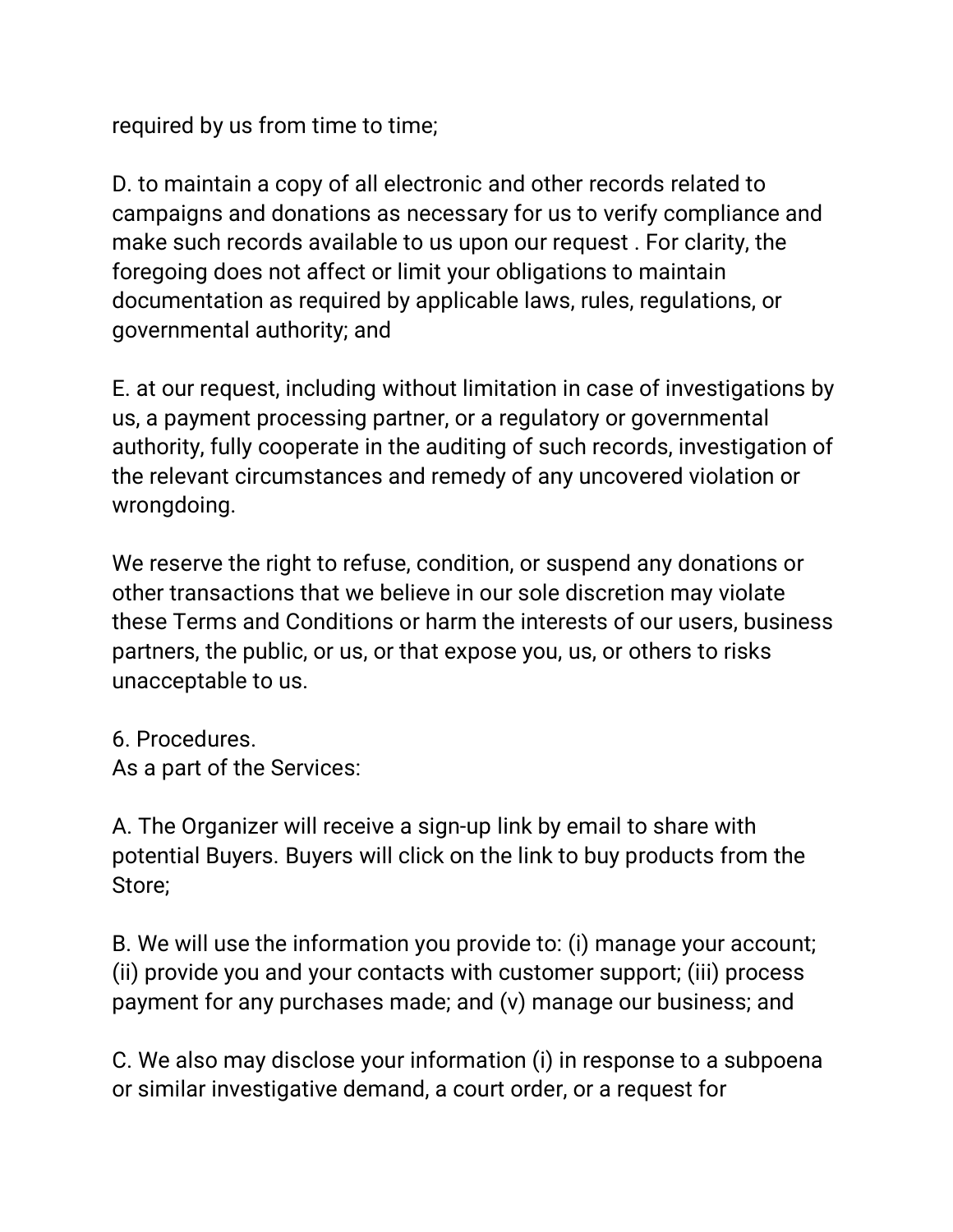cooperation from a law enforcement or other government agency; to establish or exercise our legal rights; to defend against legal claims; or as otherwise required by law. In such cases, we may raise or waive any legal objection or right available to us; or (ii) when we believe disclosure is appropriate in connection with efforts to investigate, prevent, or take other action regarding illegal activity, suspected fraud or other wrongdoing; to protect and defend the rights, property or safety of our company, our users, our employees, or others; to comply with applicable law or cooperate with law enforcement; or to enforce these Terms and Conditions or other agreements or policies. This information may include information about you, your account, your donors, your donations, and transactions made through or in connection with your use of the Services.

D. We will not share, sell, use or otherwise distribute the contacts or communicate with the contacts you provide us other than for providing the Services or if we give you an opportunity to opt out of having your information shared.

## 7. Payments.

A. If you are a Buyer, you agree to pay in full the prices (and all applicable taxes and any applicable shipping and handling costs ) for any product purchases you make either by credit / debit card concurrent with your online order or by other payment means acceptable to us. If payment is not received by us from your credit or debit card issuer or its agents, you agree to pay all amounts due upon demand by us.

B. When a Buyer purchases products online from a Store, a Buyer must remit payment to PopKorn Kernels With A Twist for the products' item price, and all applicable taxes, and any applicable shipping and handling costs. We will ship the products to the Buyer. We are responsible, where required, for submitting any collected sales tax to the applicable tax collection agencies. We will pay a predefined percentage of the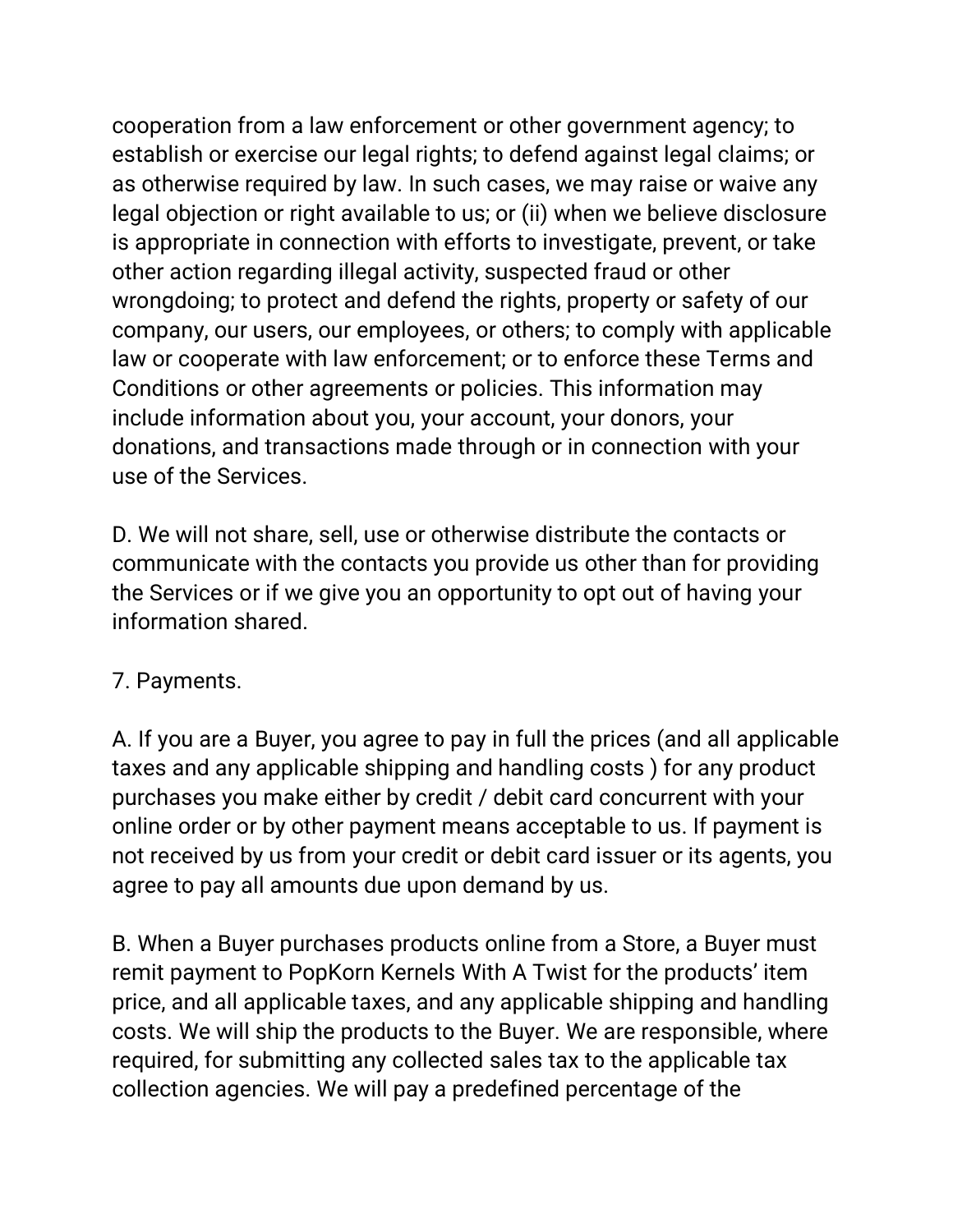purchased products' item price (which, for the avoidance of doubt, does not include any taxes, shipping and handling costs, returns, or other fees) (the "Payout") to the Organizer responsible for the Buyer who made the purchase (the "Attributable Buyer").

C. The Payout is currently calculated as 50% of the purchased products' item price. This percentage is subject to change upon notice to the Organizer.

D. We generally remit payment of the Payout to the Organizers by check at the end of the Organizers' fundraiser campaigns.

E. The Attributable Buyer is identified by the landing page he/she first views upon entering the Store. An Attributable Buyer is attributed to a particular Organizer based on his/her landing on the Organizer's personalized fundraising page. The URL for this page is provided to the Organizer prior to the start of the fundraiser. Any purchases made by an Attributable Buyer are then used to determine the Payout. However, if a Buyer purchases items without initially viewing the Organizer's personalized landing page would not be attributable, and the Organizer's Payout would not incorporate those sales, whether or not the Buyer was referred to the Store by the Organizer. Additionally, any Buyer whose page views and/or landing page cannot be tracked or recorded accurately by our platform, for any reason, will not be considered an Attributable Buyer.

F. If an Organizer disputes any payment of a Payout, including, without limitation, if an Organizer claims that a payment was owed but not paid or that a Payout was not paid in full, the Organizer must notify us of the dispute in writing within six (6) months of when the payment was made or allegedly should have been made. Such notice must include identifying information of the Organizer, fundraiser, payment amount, payment due date, and an explanation of any alleged discrepancies. If such notice is not timely provided, the dispute is deemed null and void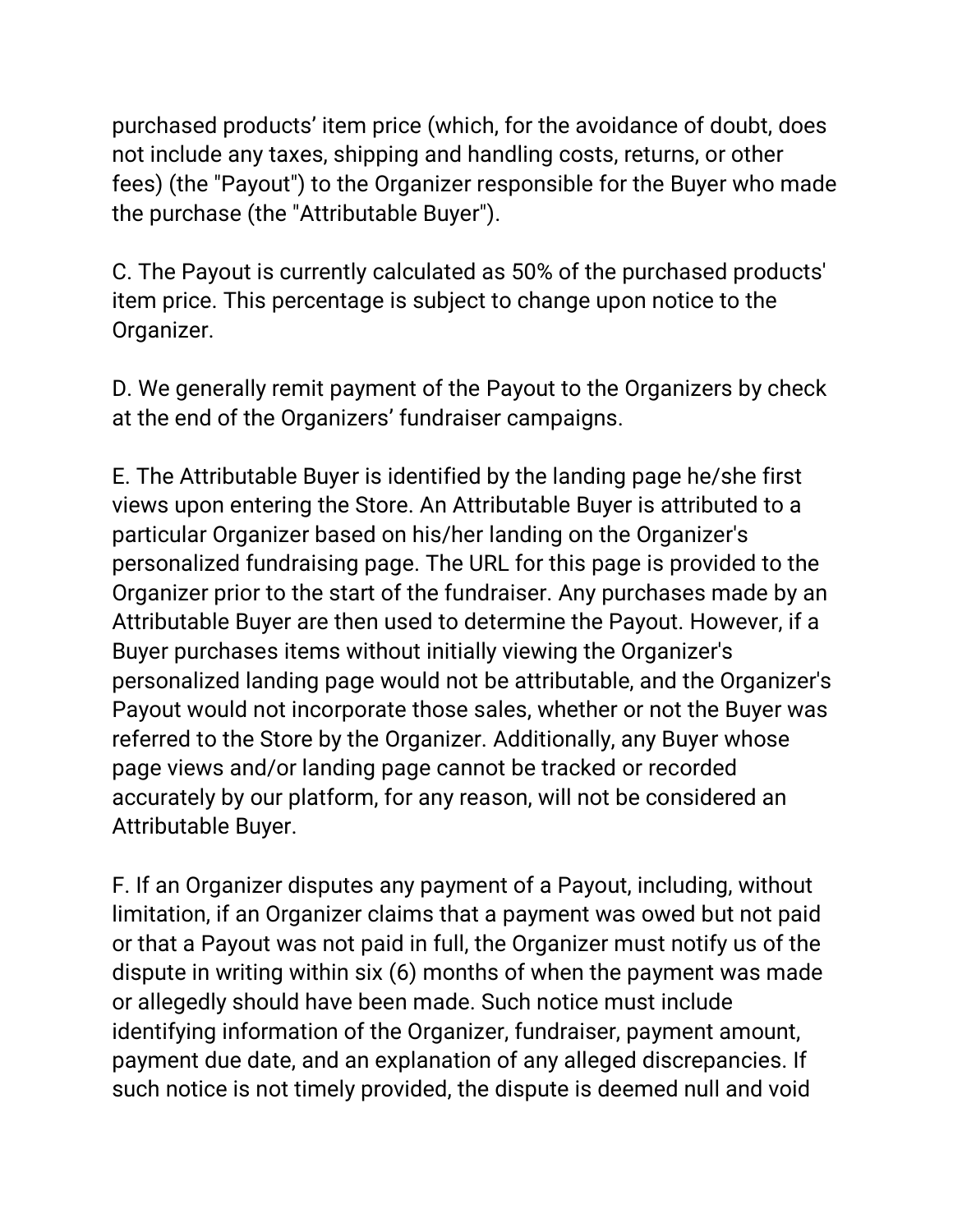and the Organizer waives any right to collect the alleged underpaid amount.

## 8. Claw-backs.

If any charge-backs, returns, Buyer-side payment cancellations, disputed credit card / debit card charges, voided transactions, insufficient funds/bank-refusals to pay, or similar situations arise, where we are not fully compensated for our products or services ( "Buyer Non-Payment"), we reserve the right to treat such transaction as void and deduct any uncollected amounts from the Organizer's sales .

## 9. Buyer Returns.

All order cancellations must be made by Buyers within forty-eight (48) hours of making a purchase. If your product arrived damaged or contaminated in any way, please contact us directly at info@popkorntwist.com. All damaged goods or product quality claims must be made within seven (7) days of delivery, otherwise we shall have no obligations to refund purchase price or replace product. EXCEPT AS SPECIFICALLY PROVIDED HEREIN, WE DO NOT ISSUE REFUNDS AND WE DO NOT ACCEPT RETURNS.

# 10. Site Restrictions.

We may, in our sole discretion, without notice or liability, suspend, terminate, limit, or otherwise restrict Organizer accounts and/or Buyer accounts, as well as the use of the Services for any conduct we reasonably determine warrants such suspension, termination or restrictions, including but not limited to a violation of these Terms and Conditions, illegal activity, damaging or harassing conduct, or any other such user, Buyer or Organizer actions that cause difficulty or burden to us in rendering efficient and effective Services.

## 11. Communications.

By using the Services and by providing personal contact information to us, you (whether a Buyer, Organizer or otherwise) consent to and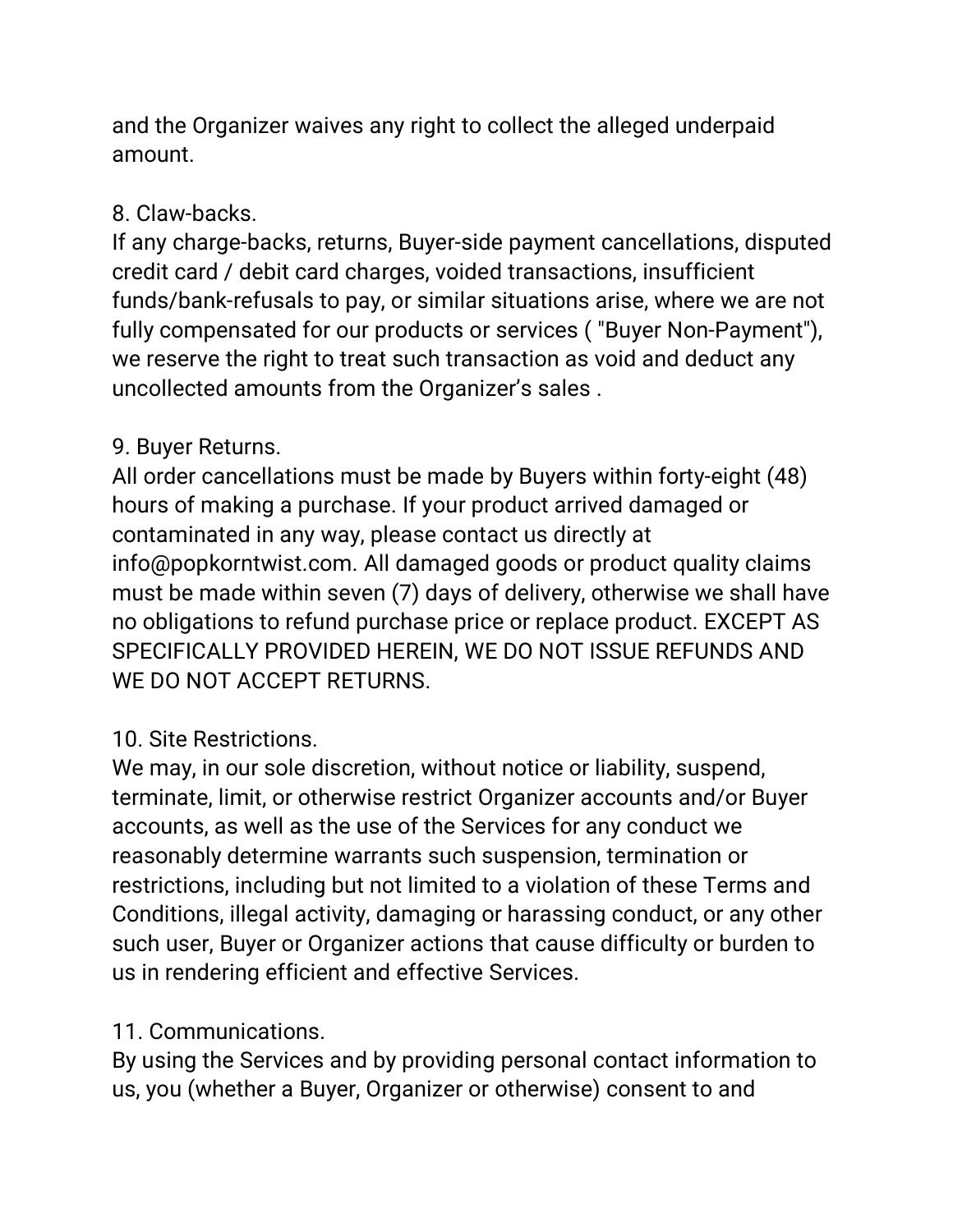authorize us to contact you and to communicate with you via e-mail, physical mail, text messaging, phone calls and other means. You may opt out of communications by contacting us by e-mail with "opt out" in the subject line.

#### 12. User Submissions.

You agree that any information you provide through the Services ("User Content ") will be truthful, accurate and complete. For illustrative purposes, User Content may be provided in account information, in Stores and in chats. We have no obligations regarding User Content except as specifically agreed to in a separate writing or required by law. You acknowledge and agree that you will not provide any User Content to us that is defamatory, threatening, obscene, harassing, or otherwise unlawful, or that incorporates the proprietary material of another person or entity. By uploading the User Content, you hereby grant us and our affiliated companies a nonexclusive, worldwide, royalty free, fully paid up, transferable, sublicensable, perpetual, irrevocable license to copy, display, upload, perform, distribute, store, modify and otherwise use the User Content in connection with the operation of the Services or the promotion, advertising or marketing thereof, in any form, medium or technology now known or later developed. Without limiting the foregoing, if any User Content contains your name, image or likeness, you hereby release and hold harmless us and our affiliated companies, contractors and employees, from (i) all liability and claims for invasion of privacy, publicity or libel, (ii) any liability and claims by virtue of any blurring, distortion, alteration, optical illusion, or other use or exploitation of your name, image or likeness, and (iii) any liability and claims for claims made by you (or any successor to any claim you might bring) in connection with your User Content, name, image or likeness. You waive any right to inspect or approve any intermediary version(s) or finished version(s) of the results of the use of your User Content (including your name, image or likeness). Further, if any person (other than you) appears in your User Content, you represent and warrant that you have secured all necessary licenses, waivers and releases from such person(s) for our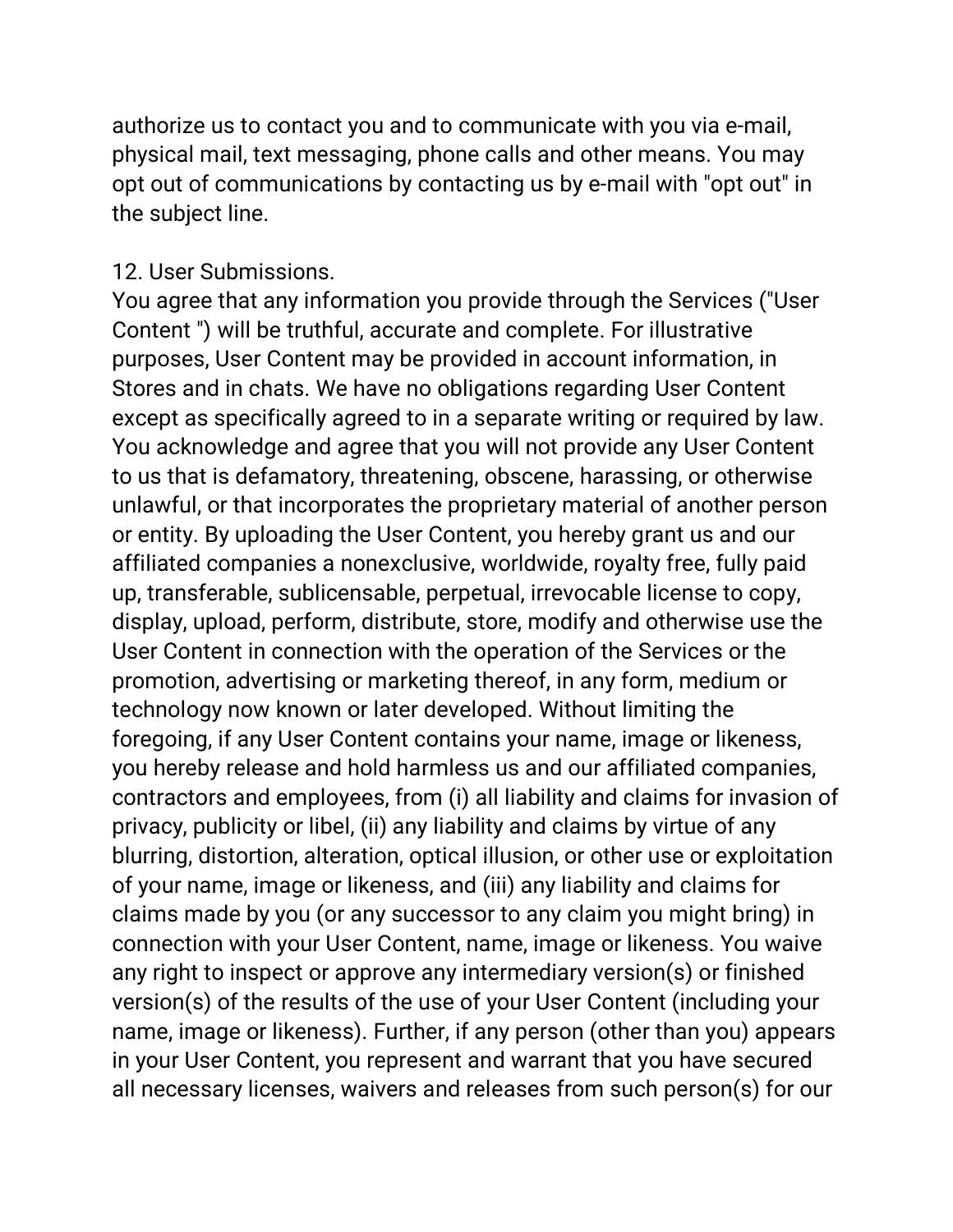benefit in a manner fully consistent with the licenses, waivers and releases set forth above. You further acknowledge that your participation in the Services and submission of User Content is voluntary and that you will not receive financial compensation of any type associated with the licenses, waivers, and releases set forth herein (or our use thereof), and that the sole consideration is the opportunity to use the Services. You further acknowledge and agree that we may preserve User Content and disclose User Content if required to do so by law or in the good faith belief that such preservation or disclosure is reasonably necessary to (a) comply with legal process, applicable laws or government requests; (b) enforce these Terms and Conditions; (c) respond to claims that any content violates the rights of third parties; or (d) protect the rights, property, or personal safety of us , our users or the public. By using the Services, all users consent to our inclusion of such User Content in our marketing and advertising materials.

## 13. Limited Access.

From time to time, the Services may be inaccessible or inoperable for various reasons, including equipment malfunctions, updates, maintenance and repairs and causes beyond our control or those that are not reasonably foreseeable. We are not obligated to compensate you for these conditions.

# 14. WARRANTY DISCLAIMERS.

THE INFORMATION AND DESCRIPTIONS CONTAINED AS PART OF THE SERVICES ARE NOT INTENDED TO BE COMPLETE DESCRIPTIONS OF ALL TERMS, EXCLUSIONS AND CONDITIONS APPLICABLE TO EVERY PRODUCT OR SERVICES WE OFFER BUT ARE PROVIDED FOR GENERAL INFORMATIONAL PURPOSES. WE MAKE NO REPRESENTATIONS OR WARRANTIES THAT SUCH CONTENT IS SUITABLE FOR YOUR NEEDS, COMPLETE, TIMELY OR RELIABLE. ALL TEXT, IMAGES AND OTHER CONTENT ON THE SITE ARE PROVIDED "AS IS" WITHOUT WARRANTY OF ANY KIND, EITHER EXPRESS OR IMPLIED, INCLUDING, BUT NOT LIMITED TO, THE IMPLIED WARRANTIES OF MERCHANTABILITY,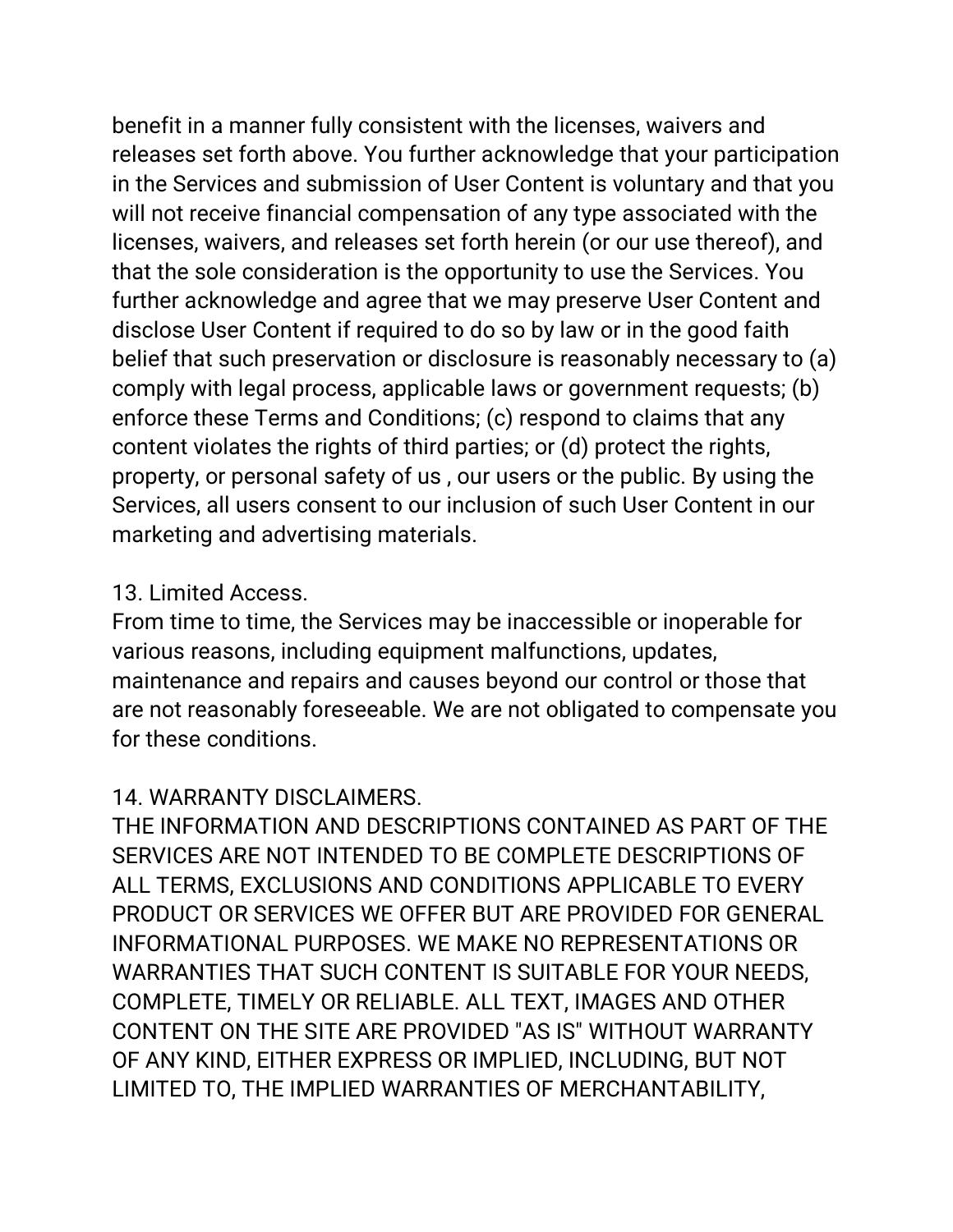FITNESS FOR A PARTICULAR USE, AND/OR NON-INFRINGEMENT. WE DO NOT WARRANT THAT THE SERVICES WILL BE UNINTERRUPTED OR FREE OF ERRORS, VIRUSES OR OTHER HARMFUL CODE, OR THAT ANY ERRORS OR DEFECTS WILL BE CORRECTED, AND YOU HEREBY ACKNOWLEDGE THAT SUCH DOWNTIME MAY AFFECT YOUR USE OF THE SERVICES. SOME JURISDICTIONS DO NOT ALLOW THE EXCLUSION OF CERTAIN WARRANTIES. ACCORDINGLY, SOME OF THE LIMITATIONS SET FORTH ABOVE MAY NOT APPLY TO YOU.

#### 15. LIMITATION OF LIABILITY.

TO THE MAXIMUM EXTENT PERMITTED BY APPLICABLE LAW, NEITHER POPKORN KERNELS WITH A TWIST, NOR ANY OF ITS AFFILIATES, NOR ANY OF THEIR RESPECTIVE OWNERS, MEMBERS, MANAGERS, OFFICERS, EMPLOYEES, AGENTS OR REPRESENTATIVES (COLLECTIVELY, THE "POPKORN KERNELS WITH A TWIST PARTIES"), SHALL HAVE ANY LIABILITY FOR ANY LOSSES OR DAMAGES, INCLUDING, WITHOUT LIMITATION, DIRECT, INDIRECT, CONSEQUENTIAL, COMPENSATORY, SPECIAL, PUNITIVE, OR INCIDENTAL DAMAGES, OR DAMAGES ARISING OUT OF LOSS OF REVENUE, LOST PROFITS, OR LOSS OF DATA (EVEN IF POPKORN KERNELS WITH A TWIST HAS BEEN ADVISED OF THE POSSIBILITY OF SUCH DAMAGES) ARISING OUT OF OR RELATING TO (A) THE USE OF, RELIANCE ON OR INABILITY TO USE THE SERVICES; (B) ANY CONDUCT OR CONTENT OF ANY THIRD PARTY USING THE SERVICES; (C) THE CONTENT OR SERVICES PROVIDED ON OR RECEIVED FROM THE SERVICES; OR (D) UNAUTHORIZED ACCESS, USE OR ALTERATION OF USER CONTENT. TO THE FULLEST EXTENT PERMITTED BY APPLICABLE LAW, IN NO EVENT WILL THE AGGREGATE LIABILITY OF POPKORN KERNELS WITH A TWIST TO YOU FOR ALL DAMAGES, LOSSES (INCLUDING CONTRACT, NEGLIGENCE, STATUTORY LIABILITY OR OTHERWISE) OR CAUSES OF ACTION EXCEED THE GREATEST OF (1) THE AMOUNT YOU HAVE PAID POPKORN KERNELS WITH A TWIST IN THE SIX (6) MONTHS PRIOR TO A CLAIM ACCRUING, (2) THE AMOUNT YOU HAVE SOLD IN A STORE FOR SUCH SIX-MONTH PERIOD,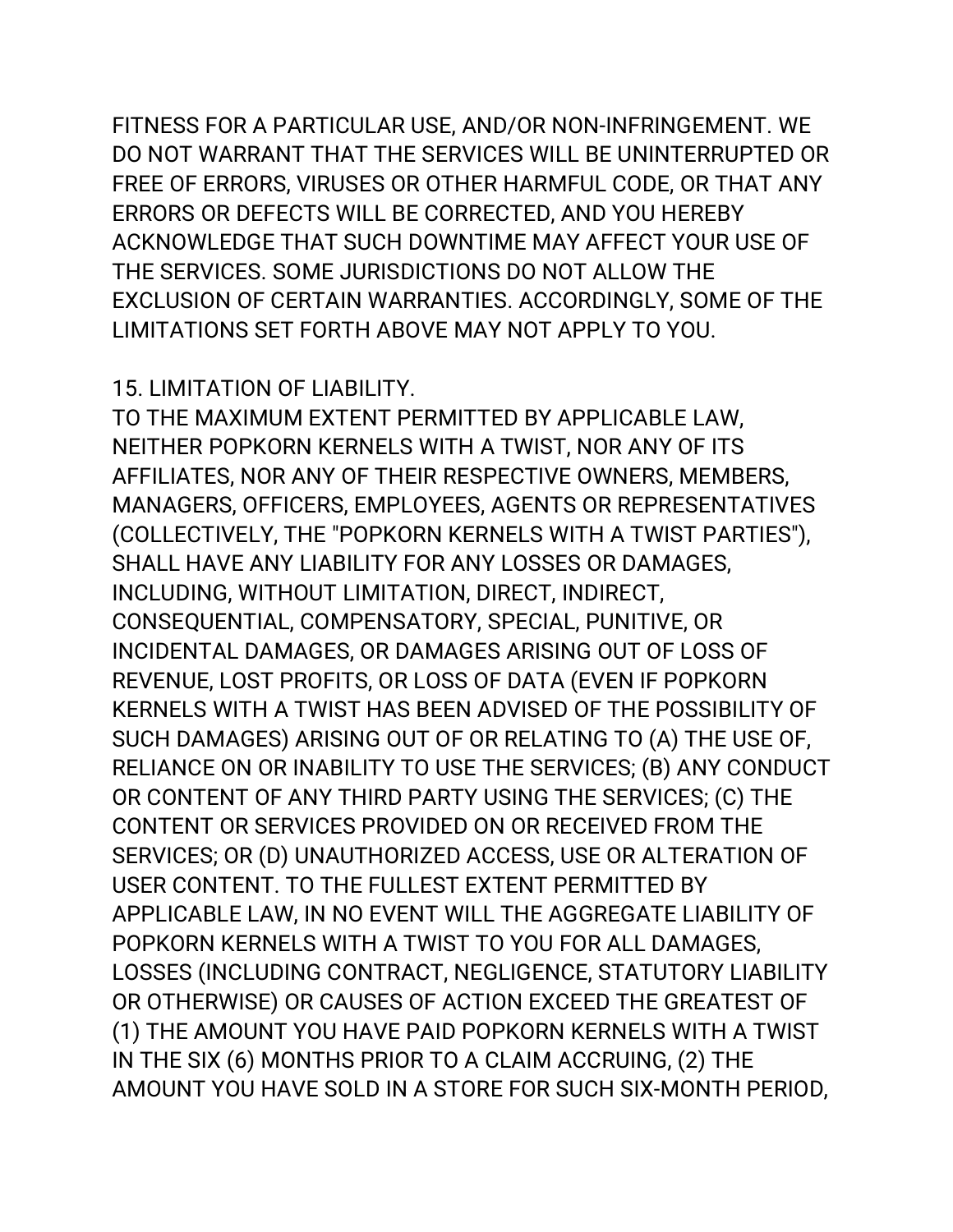OR (3) ONE HUNDRED DOLLARS (\$100). SOME JURISDICTIONS DO NOT ALLOW THE LIMITATION OR EXCLUSION OF LIABILITY FOR CERTAIN OF THE FOREGOING. ACCORDINGLY, SOME OF THE LIMITATIONS SET FORTH ABOVE MAY NOT APPLY TO YOU.

## 16. Indemnity.

You agree to indemnify and hold the PopKorn Kernels With A Twist Parties (described above) harmless from any loss, liability, claim or demand, including reasonable attorneys' fees and costs, due to or arising out of (a) your breach of these Terms and Conditions; (b) your violation of any third-party rights; and (c) your illegal conduct.

# 17. Reservation of Rights.

We specifically reserve all rights that we do not expressly grant in these Terms and Conditions.

## 18. Severance and Waiver.

In the event any provision of these Terms and Conditions is held by a court to be invalid, unlawful, or unenforceable, you and we agree that the validity, legality, and/or enforceability of the remaining provisions contained in these Terms and Conditions will not in any way be affected or impaired. Our failure to exercise or enforce any right or provision under these Terms and Conditions will not constitute a waiver of such right or provision by us.

# 19. Venue and Choice of Law.

IMPORTANT NOTICE: ARBITRATION, JURY TRIAL, AND CLASS ACTION WAIVER: EXCEPT AS OTHERWISE DESCRIBED IN THIS SECTION 19, BY USING THE SERVICES, YOU AGREE THAT DISPUTES BETWEEN US WILL BE RESOLVED BY BINDING, INDIVIDUAL ARBITRATION AND YOU WAIVE YOUR RIGHT TO A JURY TRIAL OR TO PARTICIPATE IN A CLASS ACTION. PLEASE REVIEW THIS SECTION 19 CAREFULLY.

You acknowledge and agree that: (a) the Services shall be deemed solely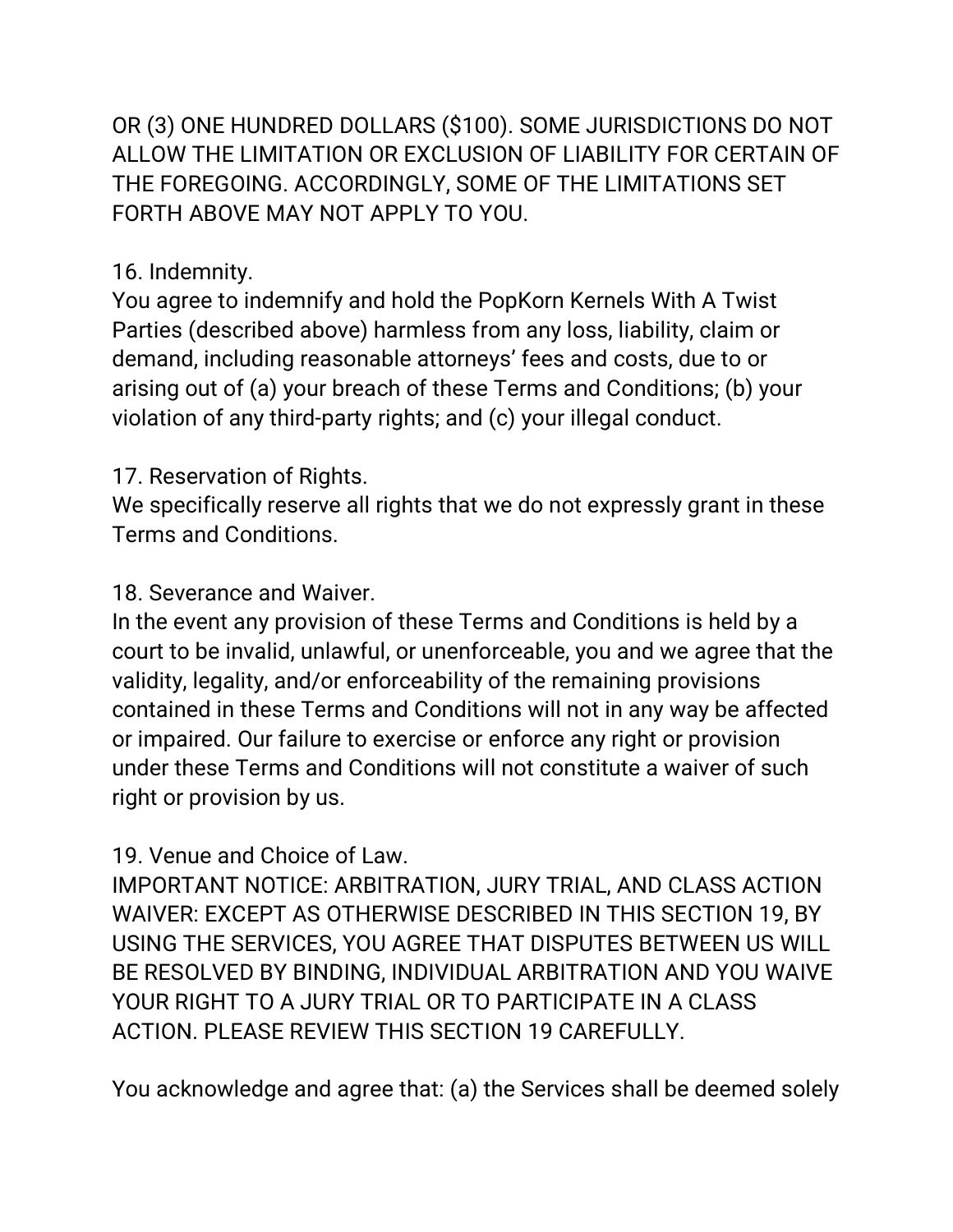based in Indiana; and (b) the Services shall be deemed not to give rise to personal jurisdiction over us, either specific or general, in jurisdictions other than Indiana. These Terms and Conditions are governed by the laws of the State of Indiana, without regard to its conflict of laws principles. Any case, controversy, suit, action, or proceeding arising out of, in connection with, or related to these Terms and Conditions or the Services shall be settled by binding individual arbitration in Indianapolis, Indiana. The arbitration shall be conducted on a confidential basis pursuant to the Commercial Arbitration Rules of the American Arbitration Association. The party seeking to initiate arbitration must notify the adverse party in writing of a Demand for Arbitration. If the parties cannot mutually agree on an acceptable arbitrator within twenty days after the adverse party has received the Demand for Arbitration from the initiating party, the parties shall submit a joint-request for arbitration to the American Arbitration Association ("AAA"), and shall allow the AAA to select the arbitrator. Any decision or award as a result of any such arbitration proceeding shall be in writing and shall provide an explanation for all conclusions of law and fact and shall include the assessment of costs, expenses, and reasonable attorneys' fees. Any such arbitration shall be conducted by a panel of three (3) arbitrators each experienced in commercial contract disputes for at least seven (7) years and each having presided over at least five (5) previous arbitration matters and shall include a written record of the arbitration hearing. The parties reserve the right to object to any potential arbitrator who is employed by or affiliated with a competing organization or entity thereby resulting in a conflict-of-interest. An award of arbitration may be confirmed in a court of the State of Indiana, and in the event of noncompliance with the arbitration ruling, the prevailing party may seek to enforce the arbitration decision in the Indiana courts.

Notwithstanding the foregoing provisions of this Section 19, (a) we shall be entitled to obtain injunctive relief and specific performance from any court of competent jurisdiction, for example, to stop you from using the Services in a manner that violates these Terms and Conditions, and (b)